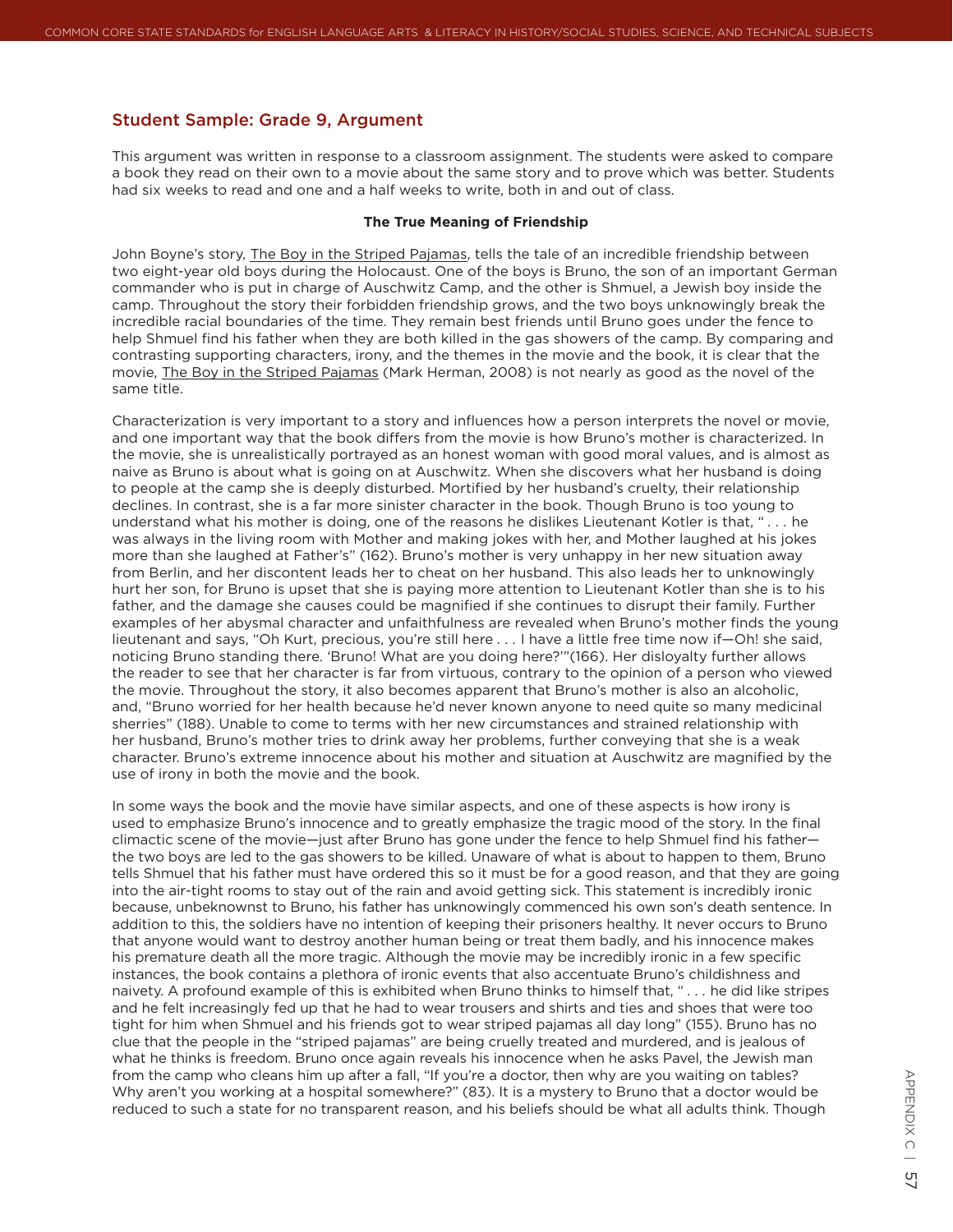what he says is naive, it points out the barbarity of the German attitude toward the Jews. If an uneducated child could be puzzled by this, then how could learned adults allow such a thing? Through Bruno's comment, John Boyne conveys the corruptness of the German leaders during the Holocaust, an idea that the movie does not relay to the watcher nearly as well. The book impels the reader to think deeper about the horrors of the Holocaust, and all this ties into the true theme of the story.

The Boy in the Striped Pajamas and its movie counterpart both have different themes, but it is the book's theme that accurately states the author's message. The movie ends with a race against time as Bruno's family searches for him in the camp, trying to find him before he is killed. They are too late, and Bruno and Shmuel die together like so many other anonymous children during the Holocaust. The theme of the movie is how so many children died at the ruthless hands of their captors; but the book's theme has a deeper meaning. As Bruno and Shmuel die together in the chamber, " *. . .* the room went very dark, and in the chaos that followed, Bruno found that he was still holding Shmuel's hand in his own and nothing in the world would have persuaded him to let it go" (242). Bruno loves Schmuel, and he is willing to stay with him no matter what the consequences, even if it means dying with him in the camp that his father controls. They have conquered all boundaries, and this makes the two boys more than just two more individuals who died in Auschwitz. The Boy in the Striped Pajamas is not the story of two children who died in a concentration camp; this story is about an incredible friendship that triumphed over racism and lasted until the very end. It is the story of what should have been between Jews and Germans, a friendship between two groups of people in one nation who used their strengths to help each other.

Based on the analysis of supporting characters, irony, and themes of John Boyne's The Boy in the Striped Pajamas and the movie, it can be concluded that the book is far superior to the movie. Though Bruno's mother is a dishonest woman in the book, her bad character is more realistic for the time when compared to the mother in the movie who is horrified by Auschwitz. John Boyne uses many examples of irony in the book to emphasize Bruno's innocence and to magnify the tragedy of his death. Unlike the movie the irony in the book leads the reader to ponder on the barbarity of the German leaders during the Holocaust. The book's theme of long lasting friendship gives purpose to the story, while the movie's theme of the cruelty of concentration camps does not lead the viewer to delve deeper into the story. It is necessary for the person to read this book in order to understand the true message of friendship and cooperation in the story, a message that a person who had only seen the movie could not even begin to grasp.

## Annotation

The writer of this piece

- introduces a precise claim and distinguishes the claim from (implied) alternate or opposing claims.
	- o  *. . . it is clear that the movie, The Boy in the Striped Pajamas (Mark Herman, 2008) is not nearly as good as the novel of the same title*.
- develops the claim and counterclaims fairly, supplying evidence for each while pointing out the strengths and limitations of both in a manner that anticipates the audience's need for information about the book.
	- o Reason: *In the movie, she* [the mother] *is unrealistically portrayed as an honest woman with good moral values . . . she is a far more sinister character in the book . . .*
	- o Evidence: *. . . one of the reasons he* [Bruno] *dislikes Lieutenant Kotler is that, " . . . he was always in the living room with Mother and making jokes with her, and Mother laughed at his jokes more than she laughed at Father's"* (162) *. . . Bruno's mother finds the young lieutenant and says, "Oh Kurt, precious, you're still here . . . I have a little free time now if—Oh! she said, noticing Bruno standing there. 'Bruno! What are you doing here?'"(166). . . . Bruno's mother is also an alcoholic, and, "Bruno worried for her health because he'd never known anyone to need quite so many medicinal sherries" (188)*
	- o Reason: *. . . it is the book's theme that accurately states the author's message . . . the book's theme has a deeper meaning . . . The book's theme of long lasting friendship gives purpose to the story . . .*
	- o Evidence: *The movie ends with a race against time as Bruno's family searches for him in*